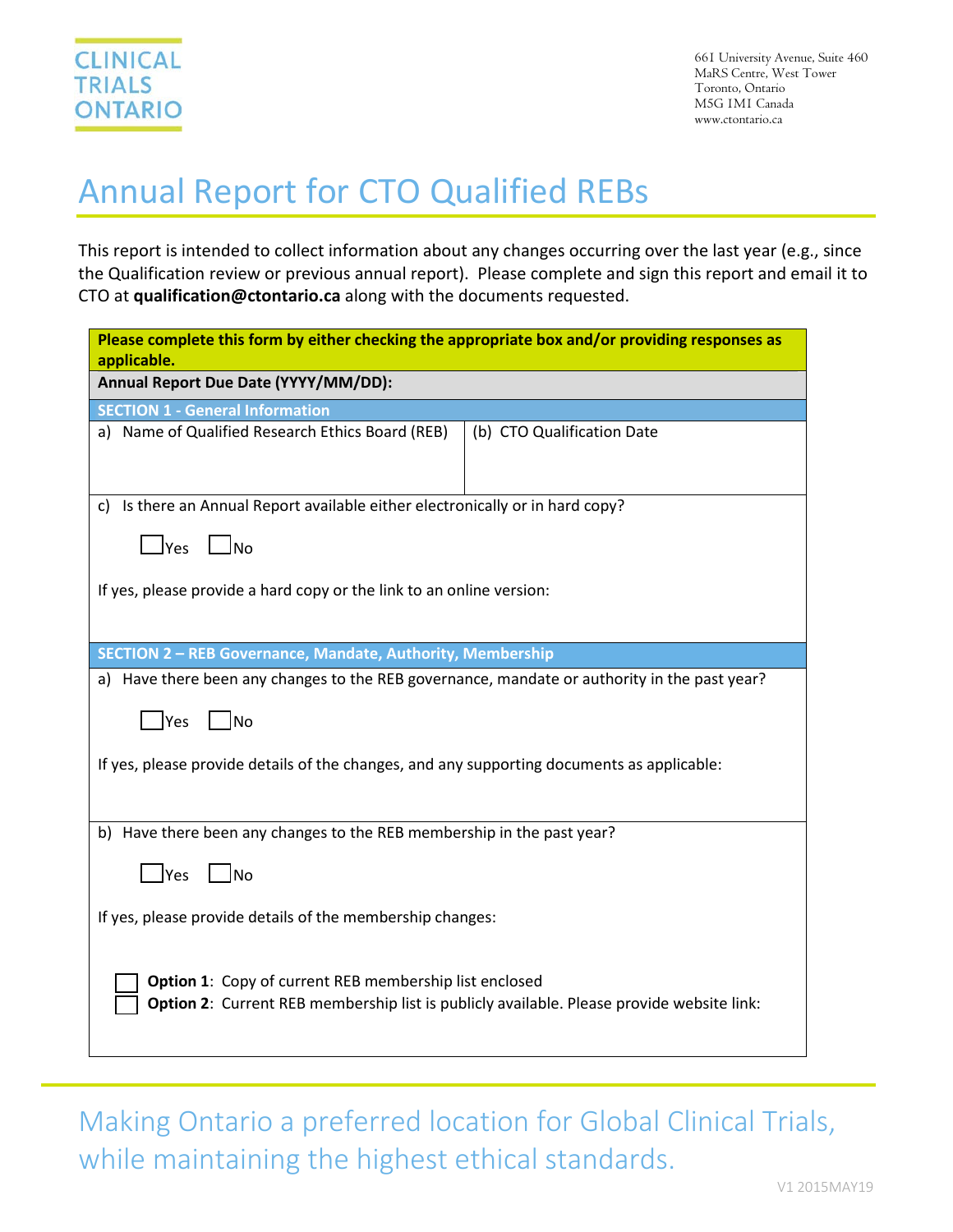## **CLINICAL TRIALS ONTARIO**

661 University Avenue, Suite 460 MaRS Centre, West Tower Toronto, Ontario M5G 1M1 Canada www.ctontario.ca

| <b>SECTION 3 - REB Standard Operative Procedures</b>                                                                                                           |  |  |  |  |
|----------------------------------------------------------------------------------------------------------------------------------------------------------------|--|--|--|--|
| a) Have there been any changes to the REB Standard Operating Procedures (SOPs) in the last year?                                                               |  |  |  |  |
| $\Box$ No<br>$\mathsf{\Delta}$ Yes                                                                                                                             |  |  |  |  |
| If yes, please provide details of the changes:                                                                                                                 |  |  |  |  |
| Option 1: Copy of REB SOPs enclosed<br>Option 2: REB SOPs are publicly available. Please provide website link:                                                 |  |  |  |  |
| <b>SECTION 4 - REB Templates and Application Forms</b>                                                                                                         |  |  |  |  |
| a) Have there been any changes to the REB's template Informed Consent Form, Consent form<br>guidance documents or checklists (as applicable) in the last year? |  |  |  |  |
| $\Box$ Yes<br>$\overline{\phantom{a}}$ No                                                                                                                      |  |  |  |  |
| If yes, please provide details of the changes:                                                                                                                 |  |  |  |  |
| Option 1: Copy of updated materials enclosed<br>Option 2: Materials are publicly available. Please provide website link:                                       |  |  |  |  |
| b) Have there been any changes to the REB application form(s) in the last year?                                                                                |  |  |  |  |
| Yes<br>No                                                                                                                                                      |  |  |  |  |
| If yes, please provide details of the changes:                                                                                                                 |  |  |  |  |
| <b>Option 1:</b> Copy of updated materials enclosed<br>Option 2: Materials are publicly available. Please provide website link:                                |  |  |  |  |

Making Ontario a preferred location for Global Clinical Trials, while maintaining the highest ethical standards.